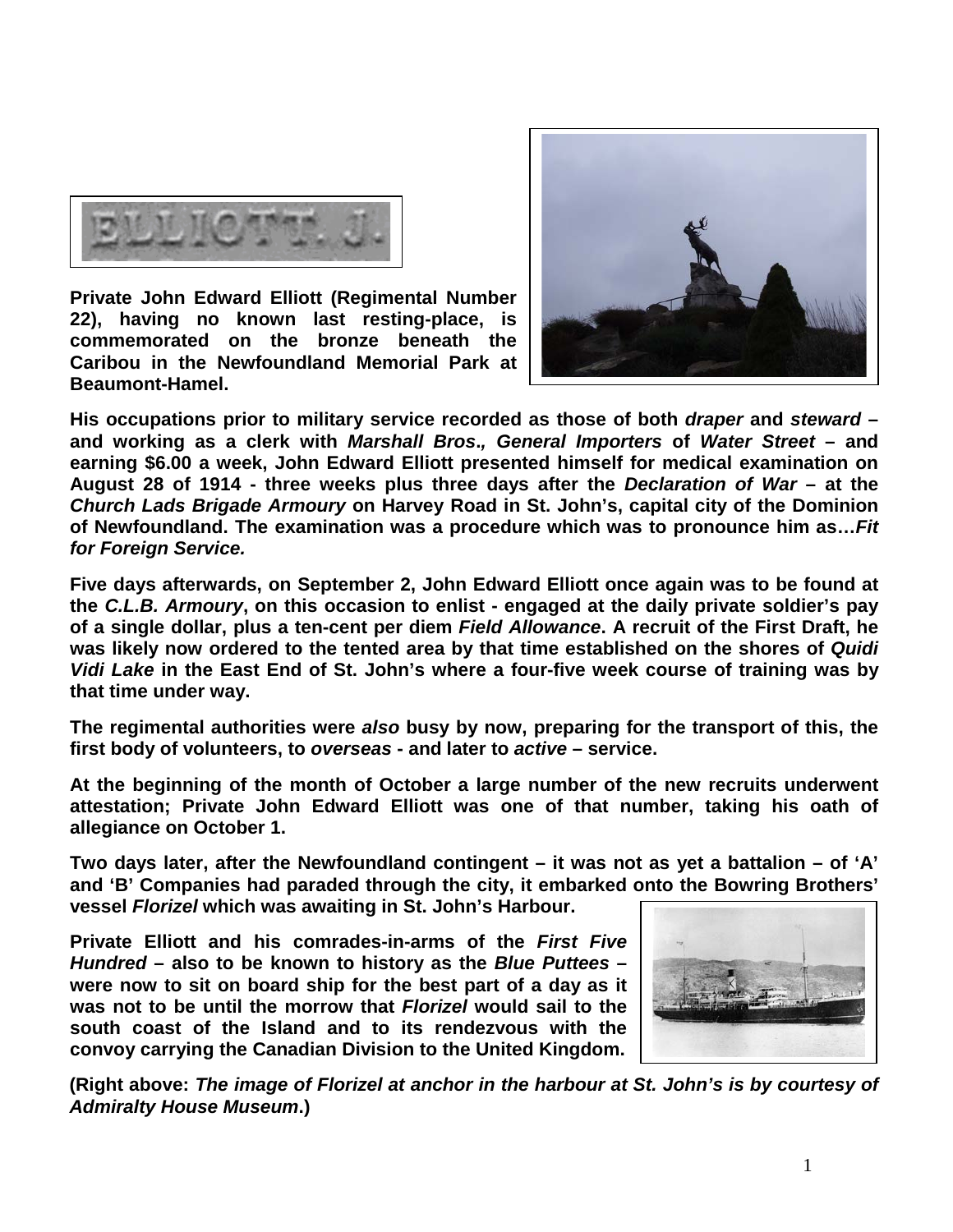**(Right below:** *Fort George, constructed in the latter half of the eighteenth century, still serves the British Army to this day***. – photograph from 2011)**

**In the United Kingdom this first Newfoundland contingent was to train in three venues during the late autumn of 1914 and then the winter of 1914-1915: firstly in southern England on the Salisbury Plain; then in Scotland at** *Fort George* **– on the Moray Firth close to Inverness; and lastly at Edinburgh Castle where the unit was to provide the first garrison from outside the British Isles.** 

**(Right below:** *The venerable Edinburgh Castle dominates the city from its position on the summit of Castle Hill***. – photograph from 2011)**

**Some three months later, on May 11, and some seven weeks into spring – although in Scotland there was apparently still snow - the entire Newfoundland unit – by now, 'A' and 'B' Companies re-enforced by 'C', 'D', and 'E' - was ordered moved from the Scottish capital to** *Stobs Camp***, all under canvas and south-eastwards of Edinburgh, in the vicinity of the town of Hawick.**

**It was to be at** *Stobs Camp* **that the Newfoundland contingent received the reenforcements from home – 'F' Company which arrived on July 10, 1915 - that would bring its numbers up to that of British Army establishment battalion strength\*. The now-formed 1st Battalion of the Newfoundland Regiment was thus rendered eligible to be ordered on '***active service***'.**

**\****The number was about fifteen hundred, sufficient to provide four 'fighting' companies, two re-enforcement companies and a headquarters staff.*

**(Right above:** *The Newfoundland Regiment marches past on the training ground at Stobs Camp and is presented with its Colours on June 10, 1915.* **– by courtesy of Reverend Wilson Tibbo and Mrs. Lillian Tibbo)**

**At the beginning of that August of 1915, the four senior Companies, 'A', 'B', 'C' and 'D' – Private Elliott among their ranks - were then sent south from** *Stobs Camp* **to undergo a final two weeks of training, as well as an inspection by the King, at Aldershot.** 

**This force, now designated the 1st Battalion of the Newfoundland Regiment, was thereupon attached to the 88th Brigade of the 29th Division of the (British) Mediterranean Expeditionary Force.**

**Meanwhile the two junior Companies, the later-arrived 'E' and the aforementioned lastarrived 'F', were ordered transferred to Scotland's west coast, to Ayr, there to provide the nucleus of the newly-forming 2nd (***Reserve***) Battalion.**





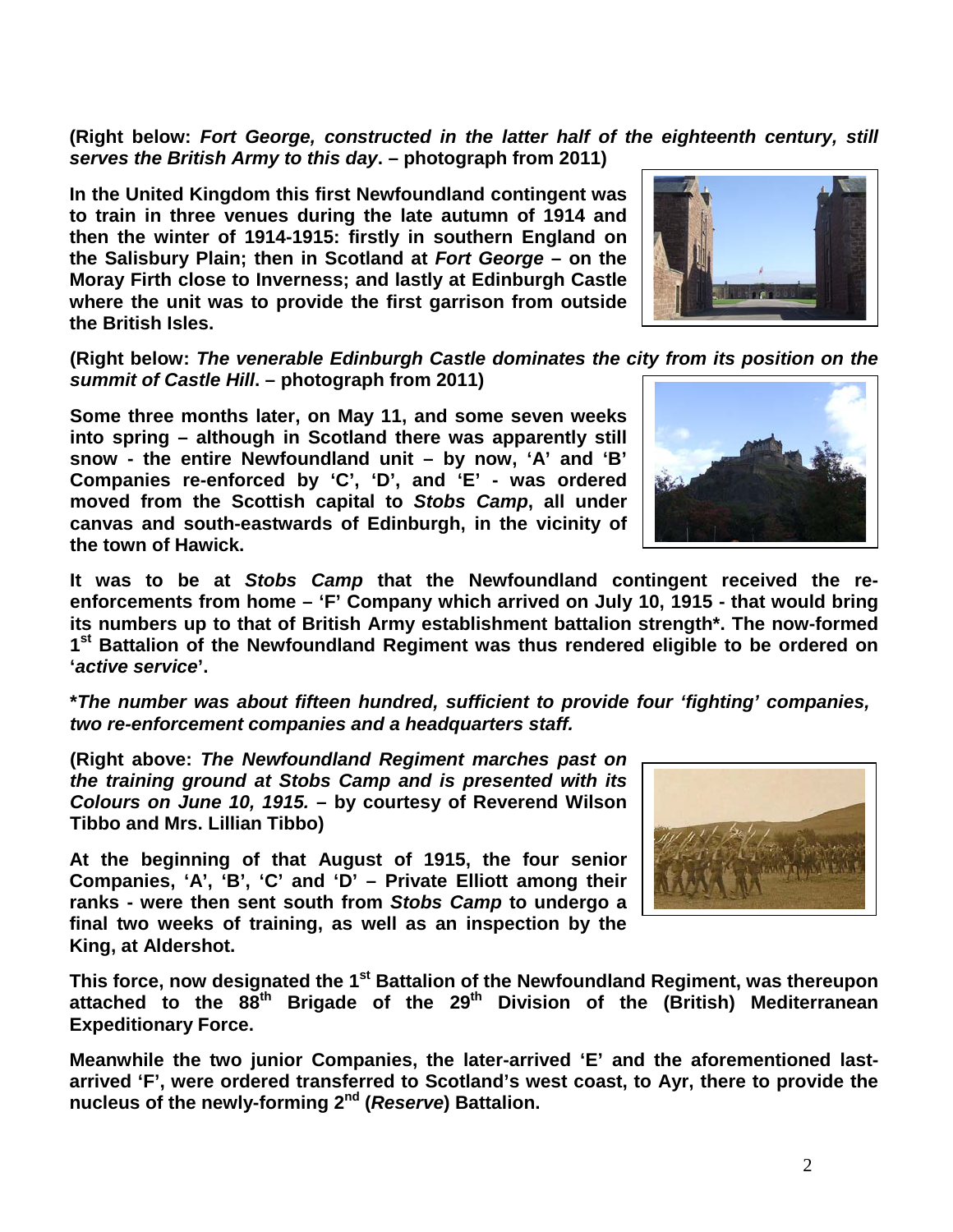**(Right:** *George V, by the Grace of God, of the United Kingdom of Great Britain and Ireland and of the British Dominions beyond the Seas, King, Defender of the Faith, Emperor of India* **– the photograph is from** *Bain News Services* **via the** *Wikipedia* **web-site.)**

**It was also during this period while at Aldershot that on August 13 Private Elliott re-enlisted, on this occasion for the** *duration of the war\****.**

**\****At the outset of the War, perhaps because it was felt by the authorities that it would be a conflict of short duration, the recruits enlisted for a single year. As the War progressed, however, this was likely to cause problems and the men were encouraged to re-enlist***.**

**(Right:** *Some of the personnel of 'A', 'B', 'C' and 'D' Companies of the 1st Battalion of the Newfoundland Regiment at Aldershot in August of 1915, prior to its departure to active service on the Gallipoli Peninsula*  **– from** *The Fighting Newfoundlander* **by Col. G.W.L. Nicholson, C.D.)**

**For reasons not to be found among his documents, Private Elliott was not to embark for Gallipoli with his 'A' Company in August of 1915, but was instead ordered posted to the new Regimental Depot where he was now to remain for more than three months. He was also - yet again - to re-enlist – and for the duration of the same war – on this further occasion, on October 1. No reason appears to be recorded.**

**At the end of this summer of 1915, the once-Royal Borough of Ayr on Scotland's west coast was to begin to serve as the overseas base for the 2nd (***Reserve***) Battalion of the Newfoundland Regiment from where – as of November of 1915 and up until January of 1918 - re-enforcement drafts from home were to be despatched to bolster the 1st Battalion's numbers, at first to the Middle East and then later to the**  *Western Front***.**

**(Right above:** *An aerial view of Ayr, likely from the period between the Wars: Newton-on Ayr, where were quartered the 'other ranks', is to the left of the River Ayr and the Royal Borough, where were housed the officers, is to the right***. – by courtesy of the** *Carnegie Library* **at Ayr)**

**(Right:** *The High Street in Ayr as shown on a postcard of the time, the imposing Wallace Tower – it stands to this day (2017) - dominating the scene* **– by courtesy of Reverend Wilson Tibbo and Mrs Lillian Tibbo.**

**(continued)**









3

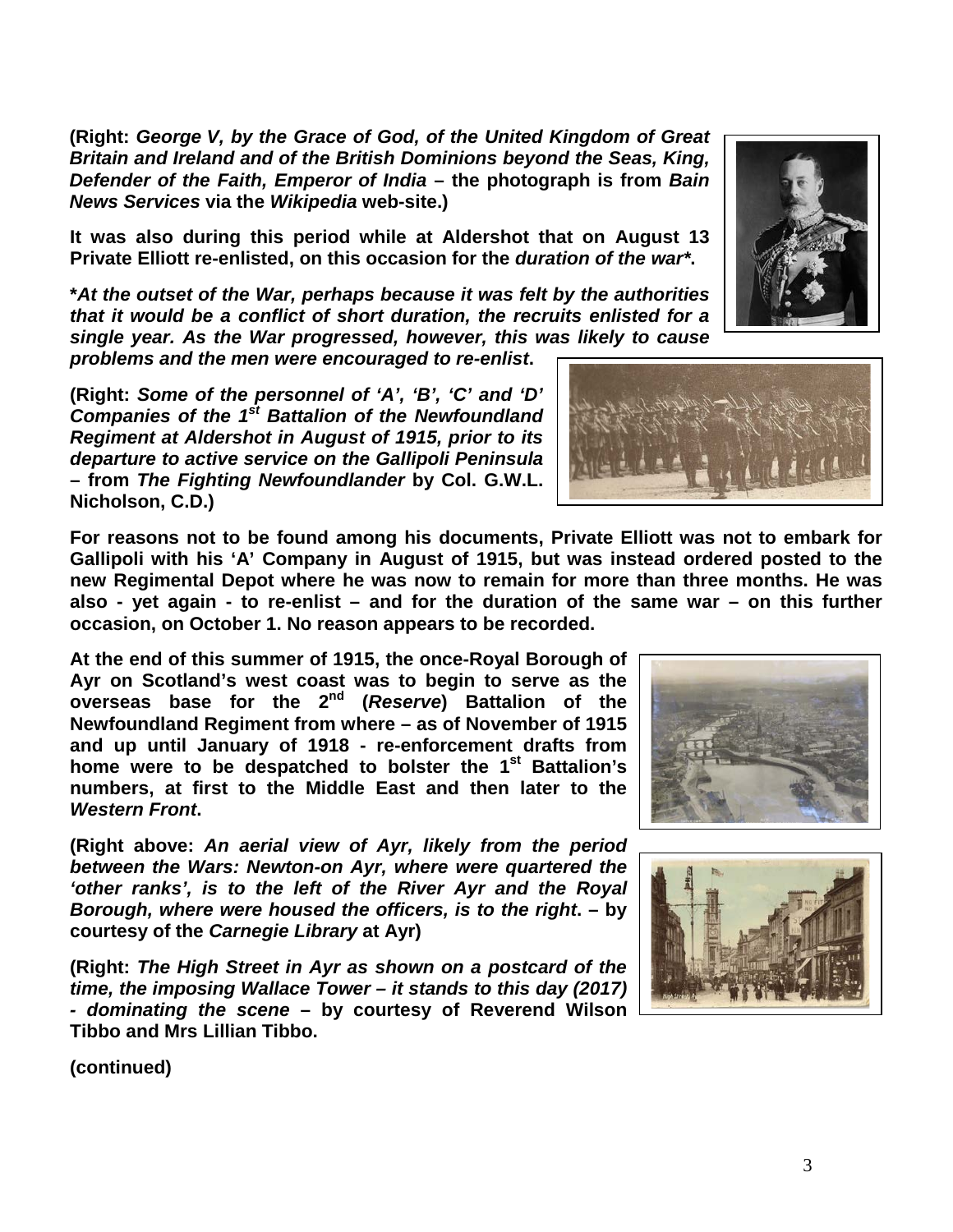**It was on November 14, some three months after his arrival there, that Private Elliott of the 1st Re-enforcement Draft from Ayr embarked in English south-coast naval harbour of Devonport onto His Majesty's Transport** *Olympic***, sister ship to** *Britannic* **– sunk the following year - and the ill-fated** *Titanic***. The re-enforcements arrived at** *Suvla Bay* **– via Mudros Bay on the Greek island of Lemnos - on December 1, barely three weeks before the British were to abandon the area.**



**Three weeks later again, they would abandon the** *entire* **Gallipoli enterprise.**

**(Right above:** *Olympic on the right and HMHS Aquitania in the centre of the photograph, at anchor in Mudros Bay in the autumn of 1915* **– from a photograph originally from the**  *Imperial War Museum***)**

**While Private Elliott had been beginning his posting to the Regimental Depot at Ayr, on August 20 of 1915, the 1st Battalion had embarked in the Royal Navy Harbour of Devonport onto the requisitioned passenger-liner** *Megantic* **for passage to the Middle East and to the fighting against the Turks. There, a month later – having spent some two weeks billeted in British barracks in the vicinity of the Egyptian capital, Cairo - on September 20, the 1st Battalion was to land at** *Suvla Bay* **on the** *Gallipoli Peninsula***.**

**(Right above:** *The image of Megantic, here in her peace-time colours of a 'White Star Line' vessel, is from the Old Ship Picture Galleries web-site***.)**

**(Right above:** *Kangaroo Beach, where the officers and men of the 1st Battalion, Newfoundland Regiment, landed on the night of September 19-20, 1915, is to be seen in the distance at the far end of Suvla Bay. The remains of a landing-craft are still clearly visible in the foreground on 'A' Beach***. – photograph taken in 2011)**

**(Right:** *Newfoundland troops on board a troop-ship anchored at Mudros: either Megantic on August 29, Ausonia on September 18, or Prince Abbas on September 19 – Whichever the case, they were yet to land on Gallipoli***. – from Provincial Archives)**

**(Right:** *A century later, the area, little changed from those faroff days, of the Newfoundland positions at Suvla, and where the 1st Battalion was to serve during the fall of 1915* **– photograph from 2011)**



**\* \* \* \* \***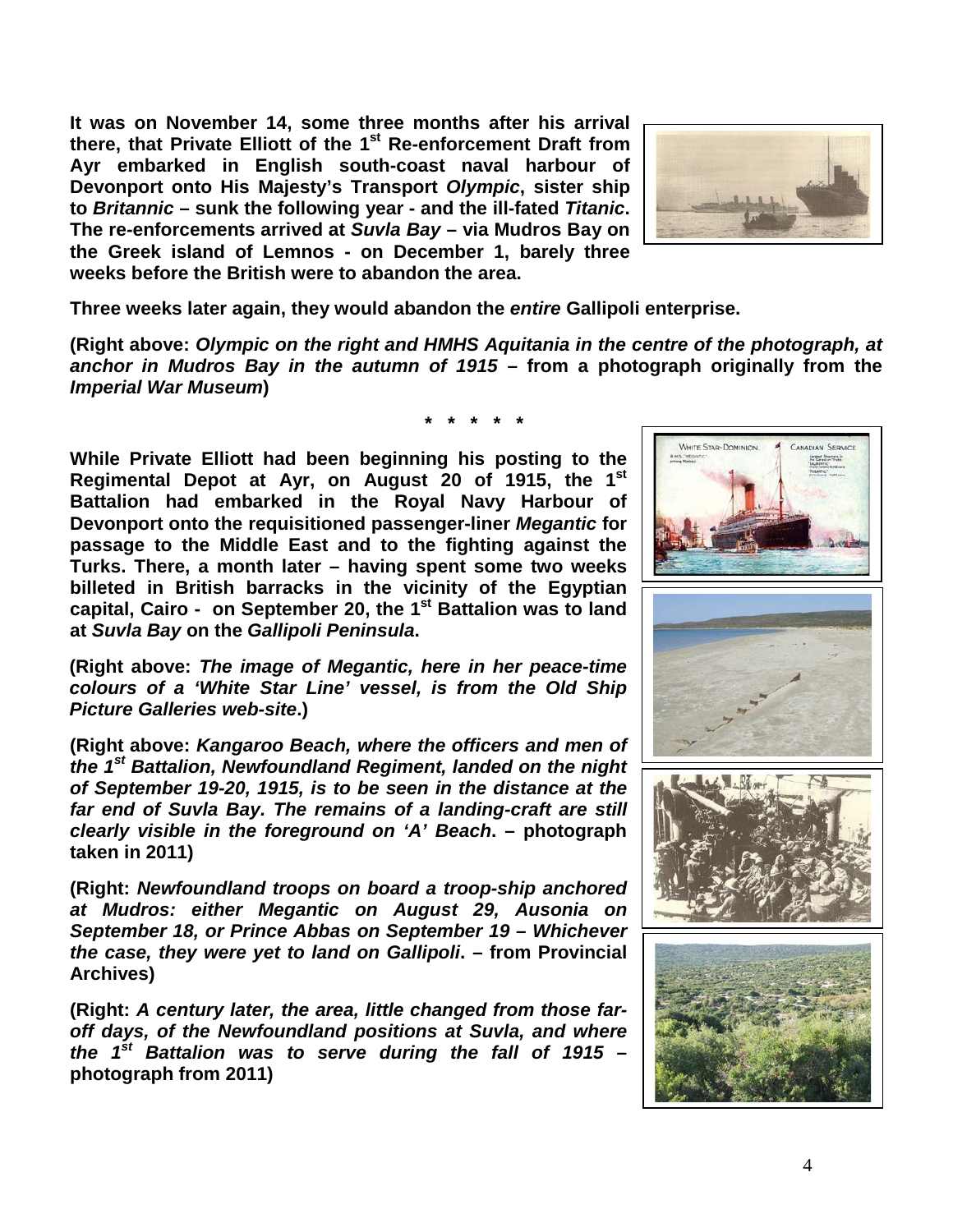**When the Newfoundland Battalion had landed from their transport ship at** *Suvla Bay* **on that September night of 1915, it was to disembark into a campaign that was already on the threshold of collapse.**

**Not only in the area where the Newfoundland Battalion was to serve but, even ever since the very first days of the operation in April of 1915, the entire** *Gallipoli Campaign,* **including the operation at** *Suvla Bay,* **had proved to be little more than a debacle:** 

**Flies, dust, disease, the frost-bite and the floods – and of course the casualties inflicted by an enemy who was to fight a great deal better than the British High Command\* had ever anticipated – were eventually to overwhelm the British-led forces and those of the French, and it would finally be decided to abandon not only** *Suvla Bay* **but the entire** *Gallipoli* **venture.**

**(Right below:** *An un-identified Newfoundland soldier in the trenches at Suvla Bay –* **from**  *Provincial Archives***)**

*\*Many of the commanders chosen were second-rate, had been brought out of retirement, and had little idea of how to fight – let alone of how to win. One of the generals at Suvla, apparently, had handed in his resignation during the Campaign and had just gone home.* 

**November 26 would see the nadir of the Newfoundland Battalion's fortunes at Gallipoli; a freak rain-, snow- and ice-storm was to strike the**  *Suvla Bay* **area and the subsequent floods had wreaked havoc amongst the forces of both sides. For several days, survival rather than the enemy was to be the priority.**

**There were to be many casualties on both sides, some of them, surprised by the sudden inundation of their positions, fatalities who had drowned in their trenches – although no Newfoundlanders were to be among that number. Numerous, however, were those afflicted by trench-foot and by frost-bite.**

**Such was the chaos into which stepped Private Elliott's draft on that December 1.**

**\* \* \* \* \***

**On the night of December 19-20, the British had abandoned the area of** *Suvla Bay* **– the Newfoundlanders, the only non-British unit to serve there, to form a part of the rear-guard. Some of the Battalion personnel had been evacuated to the nearby island of Imbros, some to Lemnos, further away, but in neither case was the respite to be of a long duration; the 1st Battalion was to be transferred only two days later to the area of** *Cape Helles***, on the western tip of the** *Gallipoli Peninsula***.**

**(Right above:** *Cape Helles as seen from the Turkish positions on the misnamed Achi Baba, positions which were never breached: The Newfoundland positions were to the right-hand side of the picture***. – photograph from 2011)**



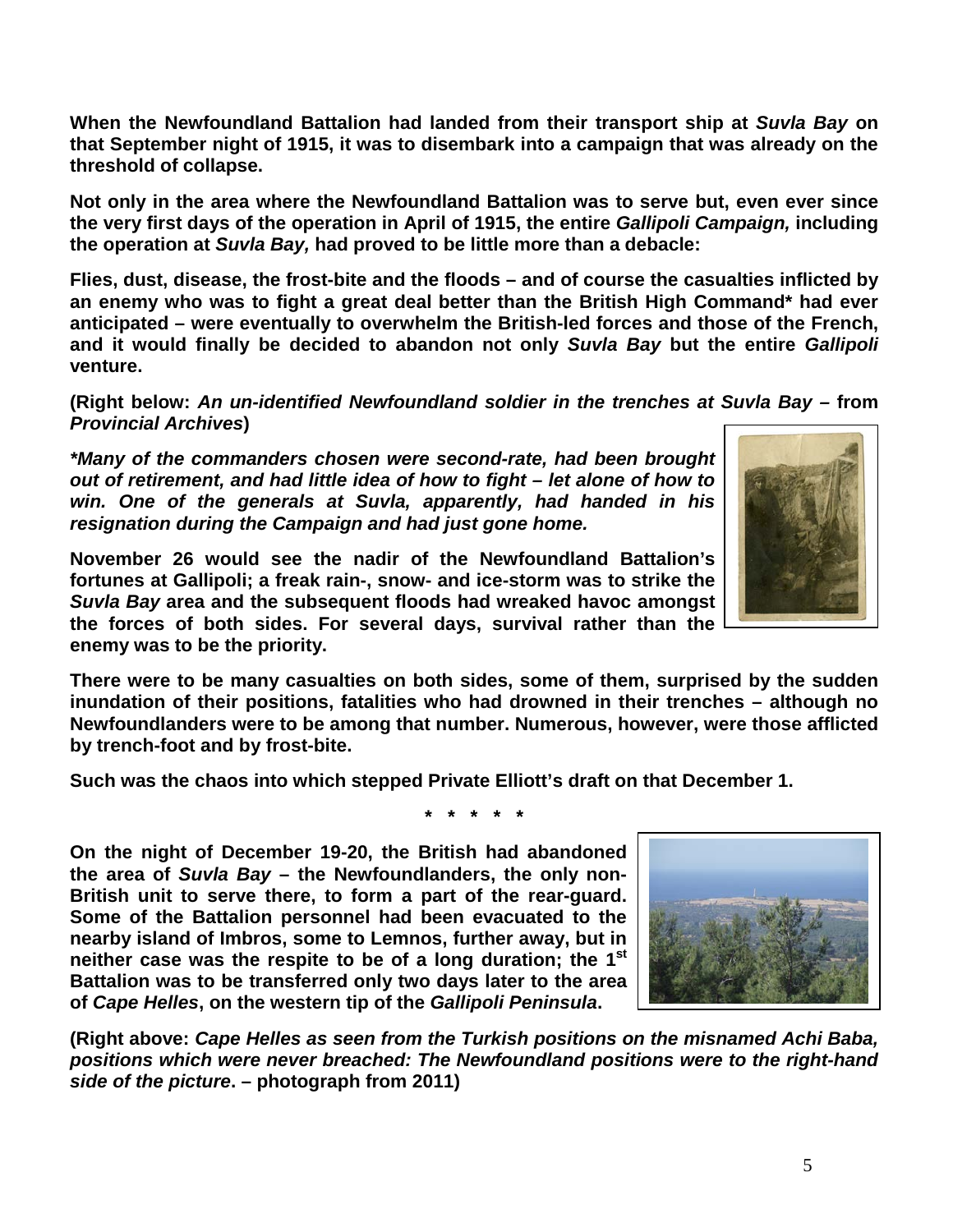**The British, Indian and** *Anzac* **forces – the Australian and New Zealand Army Corps was also to serve at** *Gallipoli* **– had now only been marking time until a complete withdrawal of the**  *Peninsula* **could be undertaken.** 

**This final operation would take place on the night of January 8-9, the Newfoundland Battalion to furnish part of the British rear-guard on this second occasion also.**

**(Right above:** *'W' Beach at Cape Helles as it was only days before the final British evacuation* **– from** *Illustration***)**

*\*Lieutenant Owen Steele of St. John's, Newfoundland, is cited as having been the last soldier of the Mediterranean Expeditionary Force to step into the final small boat to sail from the Gallipoli Peninsula.*

**(Right:** *'W' Beach almost a century after its abandonment by British forces in that January of 1916 and by the Newfoundlanders who were to be the last soldiers off the beach***:** *Vestiges of the wharves in the black-and-white picture are still to be seen.* **– photograph from 2011)**

**Immediately after the British had evacuated the entire** *Gallipoli Peninsula* **in January of 1916, the Newfoundland Battalion was to be ordered to the Egyptian port-city of Alexandria, to arrive there on the 15th of that month. The Newfoundlanders were then to be immediately transferred southward to the vicinity of Suez, a port at the southern end of the Canal which bears the same name, there to await further orders since, at the time, the subsequent destination of the British 29th Division had yet to be decided\*.**

*\*Bulgaria had entered the conflict on the side of the Central Powers, and Salonika was soon to become a theatre of war.*

**(Right above:** *The British destroy their supplies during the final evacuation of the Gallipoli Peninsula. The men of the 1st Battalion of the Newfoundland Regiment were among the last to leave on two occasions, at both Suvla Bay and Cape Helles***. – photograph taken from the battleship** *Cornwallis* **from**  *Illustration***)**

**(Right above:** *Port Tewfiq at the south end of the Suez Canal as it was just prior to the Great War* **– from a vintage post-card)**

**After a two-month interim spent in the vicinity of Port Suez, the almost six-hundred officers and** *other ranks* **of the 1st Battalion boarded His Majesty's Transport** *Alaunia* **at Port Tewfiq, on March 14 to begin the voyage through the** *Suez Canal* **en route to France.** 







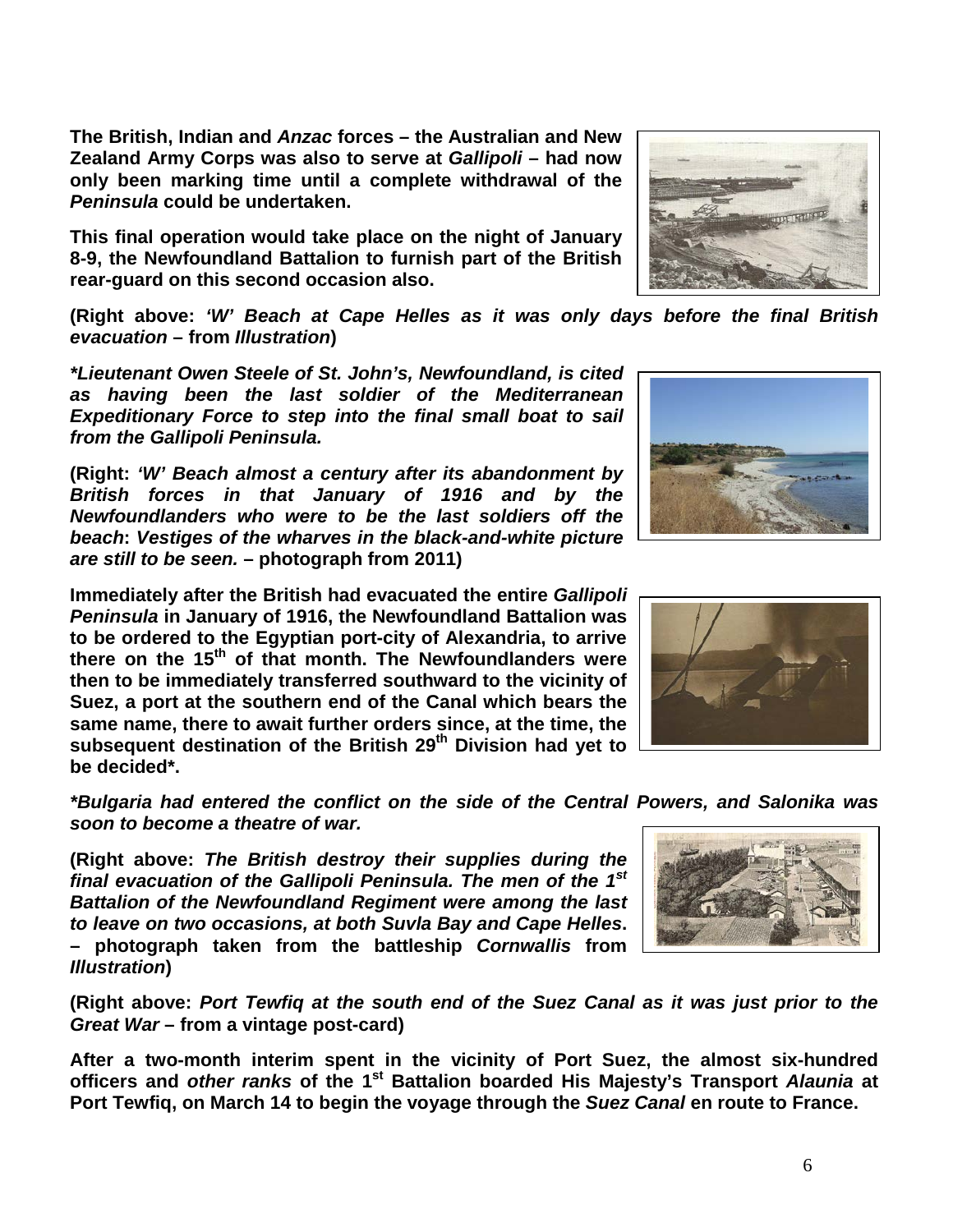**The Newfoundlanders would disembark eight days afterwards in the Mediterranean portcity of Marseilles, on March 22.**

**(Right:** *British troops march through the port area of the French city of Marseilles***. – from a vintage post-card)**

**Some three days after the unit's disembarkation on March 22, the Newfoundland Battalion's train was to find its way to the small provincial town of Pont-Rémy, a thousand kilometres to the north of Marseilles. It had been a cold, miserable journey, the blankets provided for the troops having inexcusably travelled unused in a separate wagon.**

**Having de-trained at the local station at two o'clock in the morning, the Newfoundlanders were now still to endure the long, dark march ahead of them before they would reach their billets at Buigny l'Abbé.**

**It is doubtful if many of those tired soldiers were to pay much attention to the slow-moving stream flowing under the bridge over which they had then marched on their way from the station. But some three months later** *the Somme* **was to become a part of their history.**

**(Right below:** *A languid River Somme as seen from the bridge at Pont-Rémy* **– photograph from 2010)**

On April 13, the 1<sup>st</sup> Battalion had subsequently marched into the **village of Englebelmer – perhaps some fifty kilometres in all from Pont-Rémy - where it would be billeted, would receive reenforcements from Scotland via Rouen and, in two days' time, would be introduced into the communication trenches of the**  *Western Front.*

**Just days following the Newfoundland Battalion's arrival on the**  *Western Front***, two of the four Companies – 'A', and 'B' – were to take over several support positions from a British unit\* before the entire Newfoundland unit was to then be ordered to move further up for the first time into forward positions on April 22.**

*\*It should be said that the Newfoundland Battalion and twohundred men of the Bermuda Rifles who were serving at the time in the 2nd Lincolnshire Regiment Battalion, were then the only units at the Somme from outside the British Isles - true also on the day of the attack on July 1.*

**(Right:** *A part of the re-constructed trench system to be found in the Newfoundland Memorial Park at Beaumont-Hamel* **– photograph from 2009(?))**

**Having then been withdrawn at the end of that April to the areas of Mailly-Maillet and Louvencourt where they would be based for the next two months, the Newfoundlanders were soon to be preparing for the upcoming British campaign of that summer, to be fought** 





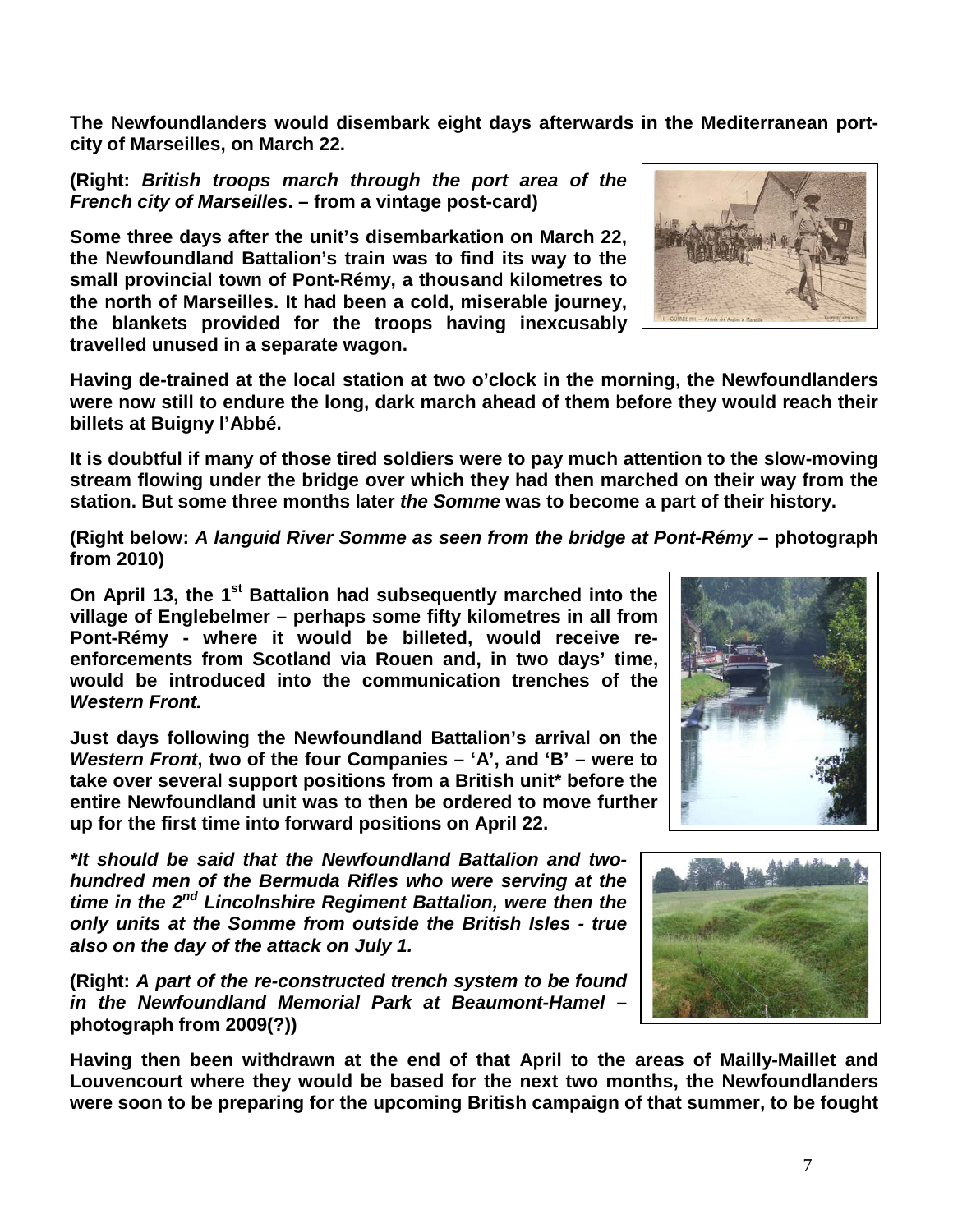**on the ground named for the languid, meandering river,** *the Somme***, that flowed – and still does so today – through the region.**

**The documents in Private Elliot's dossier show that on May 9 of 1916, while on the** *Western Front* **in training for the** *July Drive* **and while the Newfoundland Battalion was in billets in the village of Louvencourt behind the lines, he was unfortunate enough to lose his cap: he was obliged to pay for it – the only blemish on his record.** 

**If there is one name and date in Newfoundland history which is etched in the collective once-national memory, it is that of Beaumont-Hamel on July 1 of 1916; and if any numbers are remembered, they are those of the eight-hundred who went**  *over the top* **in the third wave of the attack on that morning, and of the sixty-eight unwounded present at muster some twenty-four hours later\*.**

**(Right above:** *Beaumont-Hamel: Looking from the British lines down the hill to Y Ravine Cemetery which today stands atop part of the German front-line defences: The Danger Tree is to the right in the photograph***. – photograph taken in 2009)**

**(Right:** *A view of Hawthorn Ridge Cemetery Number 2 in the Newfoundland Memorial Park at Beaumont-Hamel* **– photograph from 2009(?))**

*\*Perhaps ironically, the majority of the Battalion's casualties was to be incurred during the advance from the third line of British trenches to the first line from where the attack proper was to be made, and while struggling through British wire laid to protect the British positions from any German attack.*

**There are other numbers of course: the fiftyseven thousand British casualties incurred in four hours on that same morning of which nineteen-thousand were recorded as having been** *killed in action* **or** *died of wounds***.** 

**It was to be the largest disaster** *ever* **in the annals of the British Army…and, perhaps just as depressing, the butchery of** *the Somme* **was to continue for the next four and a half months.**

**(Right above:** *Beaumont-Hamel is a commune, not a village***. – photographs from 2010 and 2015)**

*In fact, Beaumont-Hamel was a commune – it still exists today – at the time comprising two communities: Beaumont, a village on the German side of the lines, and Hamel which was behind those of the British. No-Man's-Land, on which the Newfoundland Memorial Park lies partially today, was on land that separated Beaumont from Hamel.*